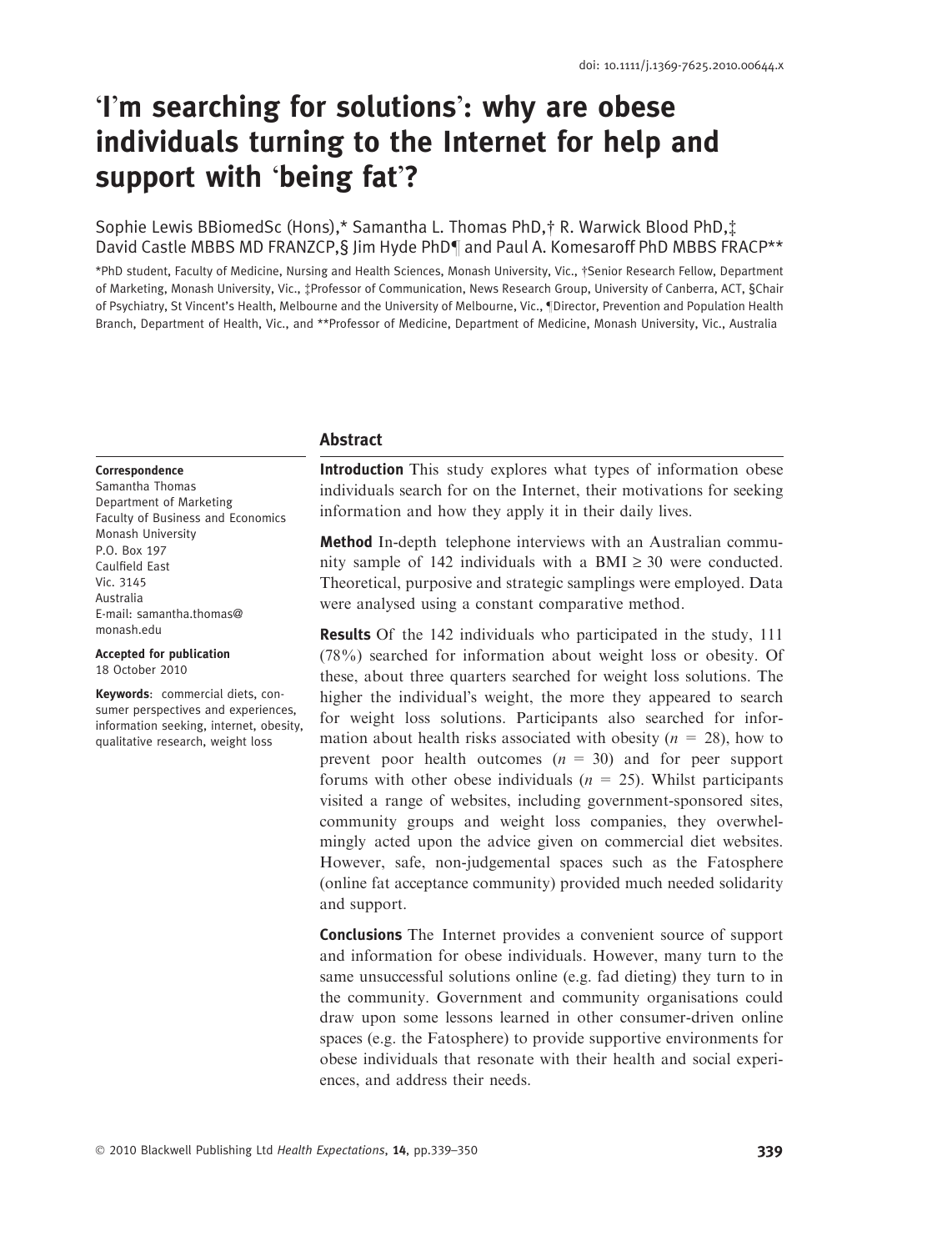# Introduction

Obesity is an increasing public health concern around the world. Whilst there are many messages about the causes and consequences of obesity, there are few appropriate and accessible interventions and supports for obese individuals within the community.<sup>1,2</sup> It is also a highly stigmatised condition.<sup>3,4</sup> Stigma may limit the ways that individuals can engage in activities that improve their health and well-being. For example, physical exercise programmes may be socially challenging in public spaces, whereas diets can be applied in the privacy of individuals own home.1,5,6

The Internet has become an important source of both information and support for individuals with highly stigmatised health conditions.<sup>7</sup> Large cross-sectional surveys have shown that individuals with highly stigmatised health conditions, such as herpes, urinary incontinence and mental health problems, are significantly more likely than individuals with other chronic illnesses to: (i) use the Internet for health information; (ii) communicate with an online clinician about their health and (iii) apply what they find on the Internet to their own health and well-being. $8$ 

The Internet provides a never ending source of information related to obesity and weight loss solutions.<sup>9</sup> For example, a Google search on the 9th November 2009 for the term 'obesity' revealed a possible 22.6 million websites for information about the risks, treatment, diagnosis, symptoms and causes of obesity. A similar search for the term 'weight loss' provided over 100 million websites.

The types of websites aimed at obese individuals vary immensely – from a myriad of commercial dieting options, to government and medical sites about the health risks, to the fat acceptance community or Fatosphere. The Fatosphere is an online network of blogs and personal sites where 'fat' people write about and discuss issues related to fat, body image, physical and mental health and well-being, and antifat stigma. Members embrace and celebrate their size, and challenge mainstream beliefs about

obesity, weight loss and dieting.10,11 However, studies that have examined the quality of obesity-related websites have found the information provided is often inaccurate, misleading or conflicting<sup>12-15</sup>, and that commercial diet programmes delivered via the Internet are no more effective in helping obese individuals improve their health and well-being than face-to-face programmes.<sup>16</sup>

What is almost completely missing from the literature is an understanding, from the obese individual's point of view, about the types of information they search for on the Internet; the motivations for seeking certain types of information; and how they apply the information they find. Are individuals interacting with information that is unhelpful in improving their long-term health outcomes, contributing to information and misinformation overload<sup>17</sup>, or does the Internet provide access to support, that is difficult to find in the broader community, for a highly stigmatised group? Understanding how individuals interact with different types of information about weight and well-being is essential in tailoring appropriate responses to meet their needs and also to perhaps counter information that may be unhelpful in improving their health and well-being.

This study aims to explore what information obese individuals search for on the Internet, their motivations for information seeking and how they apply what they find in their daily lives.

## Methods

## Approach

We used a qualitative design for this study to enable participants to reflect on their experiences, describe their processes of and reasons for information seeking and to explore the assumptions underlying their assertions and beliefs. The information presented in this paper was part of a broader qualitative study 'Obesity: Have Your Say!' which aimed to explore the health and social outcomes of obese Australians.<sup>2,18,19</sup> Ethics approval was gained from the Monash University Human Research Ethics Committee.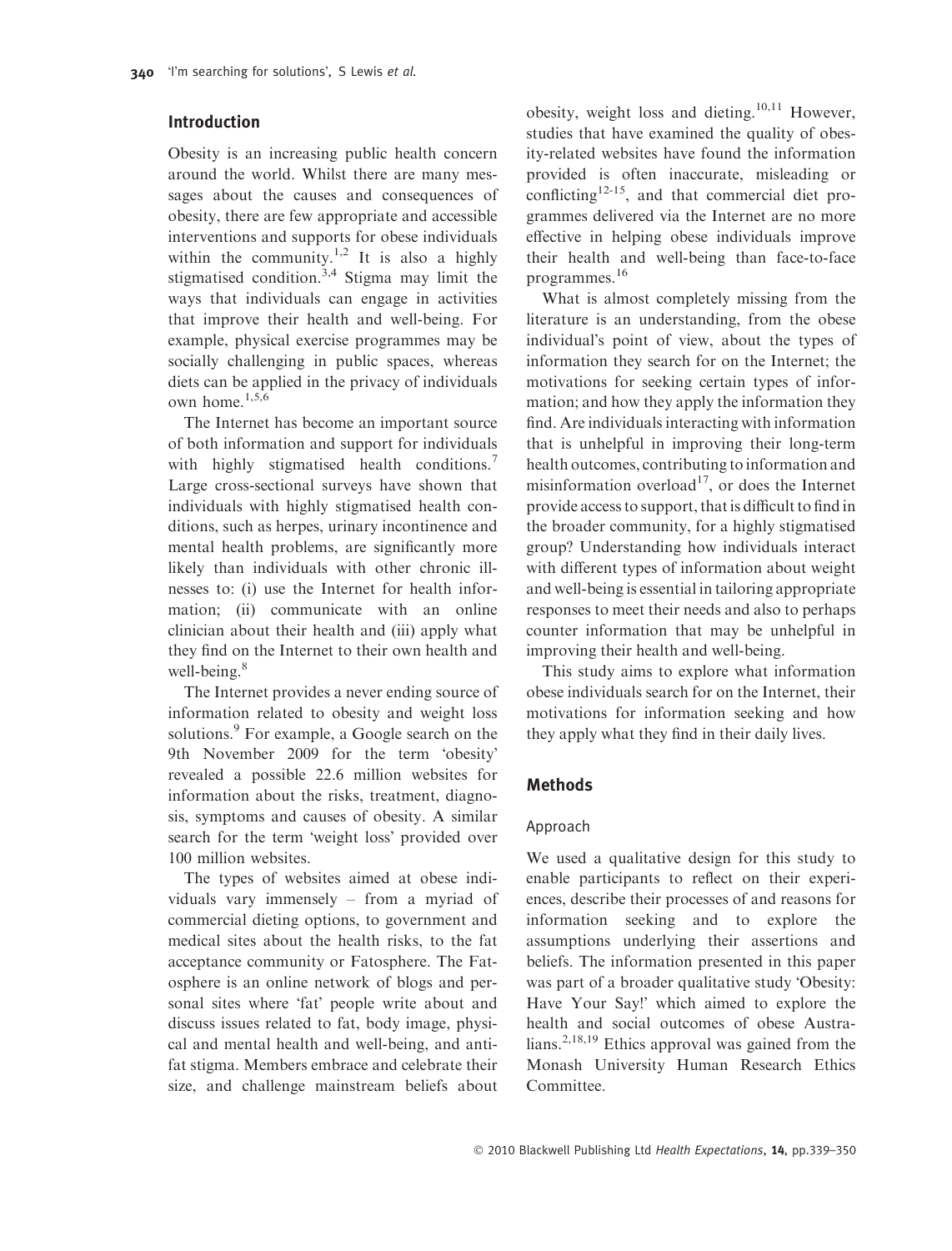## Sampling and recruitment

We employed a diverse range of purposive, theoretical and strategic sampling methods<sup>20,21</sup> to attract study participants who were from different socio-demographic backgrounds. This strategic approach to sampling enabled us to include individuals who were actively trying to lose weight; individuals who were happy with their weight and individuals who had 'given up' trying to address their weight. We employed six different mechanisms for recruiting individuals to the study.

- 1. Local media (including radio, newspaper, television and magazine articles);
- 2. Internet advertisements (including electronic advertisements, mailing lists, a study website and postings on Internet newsletters and forums);
- 3. Referrals (through health professionals and personal trainers);
- 4. Obesity and weight loss centres (including Jenny Craig and Overeaters Anonymous);
- 5. Posters and flyers left in community areas, (including shopping centres and local gyms); and
- 6. Workplace, university and hospital mailing lists and newsletters.

An 1800 free-call number was provided, as was an email address and website.

#### Data collection

In-depth semi-structured telephone interviews were conducted between April 2008 and March 2009 by SL and a research assistant. Interviewers were trained by ST in a pilot study which interviewed  $76$  obese individuals.<sup>1</sup> Interviews lasted between 60 and 90 min were audio-taped with participants' permission and transcribed by a professional transcribing service within 7 days of being conducted. We began each interview by explaining that the:

aim in conducting this interview is to enable you to tell your story about what it is like to live with obesity in Australia today. I am going to ask you a few details about yourself, the early and recent experiences you have had with your weight, your relationships with others, and the types of things you might have done to lose weight. We will also talk to you a little bit about your overall health and wellbeing. We will ask a few questions to guide you, but feel free also to talk about the things that you think are most important to you.

For this section of the study, participants were asked six broad questions to stimulate discussion. Initially, three questions were asked:

- 1. Do you use the Internet to search for information about obesity, being overweight, weight loss or dieting?
- 2. What do you look for?
- 3. What do you find? Can you remember any websites that you have visited recently?

In keeping with the iterative process of data collection and analysis, the interview schedule was modified progressively, allowing insights from earlier interviews to inform the content of later interviews. As data emerged from the study, we added three additional questions:

- 4. How do you assess the credibility of what you find? (added after interview 12)
- 5. Do you apply any of the information you interact with to your own life? (added after interview 27)
- 6. What have you found the most helpful and ⁄ or unhelpful? (added after interview 39)

#### Data analysis

SL and ST analysed the data continuously throughout the study, using a constant comparative method – by reading and rereading transcripts and coding and identifying categories ⁄themes (and similarities and differences between these), sorting data to ensure that the concepts ⁄theories were appropriate, and noting differences between different groups of individuals.22,23 Regular meetings were held between SL, ST, DC, WB, JH and PK to interpret and discuss findings and to build thematic areas and theoretical concepts, and to identify and refine new research questions and directions as they emerged from the data. QSR NVIVO 8 (QSR International Pty Ltd. Doncaster, Vic, Australia) was used to help manage and sort the data.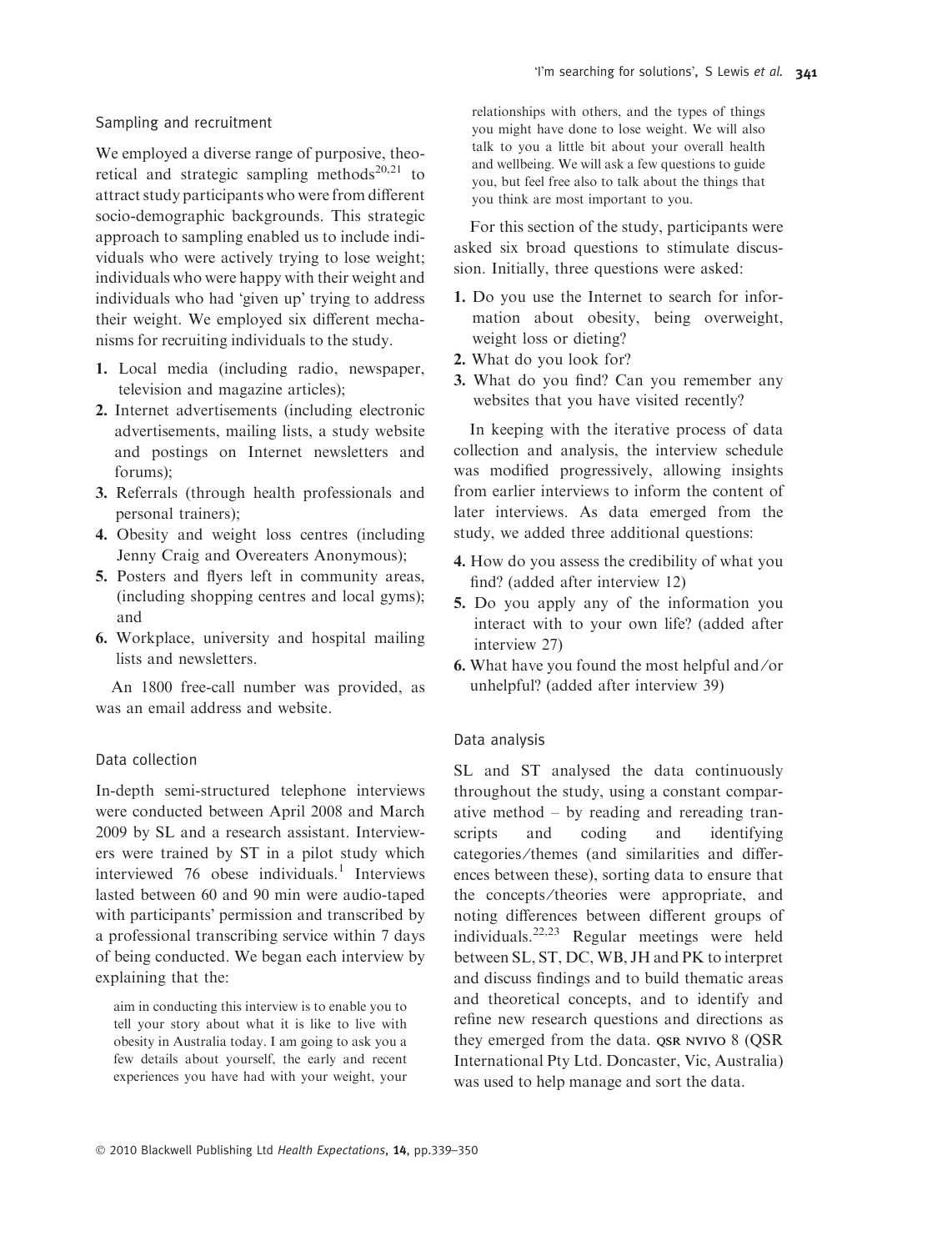## Results

Quotes are used throughout this paper to illustrate the research findings. Whilst it is uncommon to quantify qualitative research, we have added numerical values to some clusters of the responses. This allows us to identify the proportions and types of individuals who responded in certain ways. Where numbers are not used, we have used the terms 'a few' to refer to less than a quarter of participants; 'some' to refer to 25–  $50\%$  of participants; 'many' to refer to  $50-75\%$ of participants and 'most' to refer to over 75% of participants. These figures are not designed to suggest that these percentages apply to the general population. They serve as a guide to indicate how many individuals within this sample responded in certain ways to the questions asked.

## General demographics

A total of 172 individuals enquired about the study and 142 participated in the interview. We stopped recruiting participants after interview 142 when saturation was reached with the majority of the questions asked. Eight respondents decided not to participate, whilst 22 were excluded from the study because they did not fit the study criteria (i.e. had a BMI < 30, or were living outside Australia). Those who enquired about the study were asked to report their height and weight and we then calculated their BMI based on this information. We used the World Health Organisation classification of obesity which is a BMI of 30 or more. $^{24}$ 

In this paper we report on those individuals who used the Internet to search for information about obesity and weight loss  $(n = 111, 78\%)$ . These individuals were aged between 19 and 75  $(mean = 44)$ , and were mainly women  $(n = 84)$ , married or in a de facto relationship  $(n = 77)$ , and tertiary educated  $(n = 70)$ . For a more detailed description of participants demographic characteristics, refer to Table 1. The key findings of this study are summarised in Table 2.

Table 1 Participant demographics

| Demographic                                      |                |
|--------------------------------------------------|----------------|
| category                                         | n(111)(%       |
| Gender                                           |                |
| Female                                           | 84 (75.7)      |
| Male                                             | 27(24.3)       |
| Age                                              |                |
| Mean                                             | 44.0 (SD 11.5) |
| Range                                            | $19 - 75$      |
| <b>BMI</b>                                       |                |
| Mean $(n = 110^1)$                               | 39.1 (SD 7.5)  |
| Range                                            | $30 - 71.7$    |
| Obesity class                                    |                |
| Class I (BMI 30-34.9)                            | 38 (34.2)      |
| Class II (BMI 35-39.9)                           | 31 (27.9)      |
| Class III (BMI $\geq$ 40)                        | 42 (37.8)      |
| Marital status                                   |                |
| Single                                           | 34 (30.6)      |
| Married / de facto                               | 77 (69.4)      |
| Education                                        |                |
| <high school<="" td=""><td>14 (12.6)</td></high> | 14 (12.6)      |
| High school graduate                             | 27(24.3)       |
| $<$ University degree                            |                |
| University or                                    | 70 (63.1)      |
| postgraduate degree                              |                |
| Income before tax (AUD)                          |                |
| < 50000                                          | 29(26.1)       |
| 50 000-100 000                                   | 51 (45.9)      |
| >100000                                          | 29(26.1)       |
| Not revealed                                     | 2(1.8)         |
| Place of birth                                   |                |
| Australian born                                  | 83 (74.8)      |
| Overseas born                                    | 17(15.3)       |
| Not revealed                                     | 11 (9.9)       |

<sup>1</sup>One participant did not reveal their height and weight for us to calculate their Body Mass Index.

#### Searching strategies and motivations

Most participants stated that the majority of their searches were about weight loss ( $n = 82$ ,  $74\%$ ). The higher the participant's weight, the more they appeared to search for weight loss solutions online. Those with a BMI over 40, more often reported that they searched for weight loss solutions. Five participants said that they searched at least twice a day for weight loss remedies. Participants reported searching for a range of weight loss solutions, including commercial diets  $(n = 67)$ ; bariatric surgery  $(n = 30)$ ; complementary medicines and thera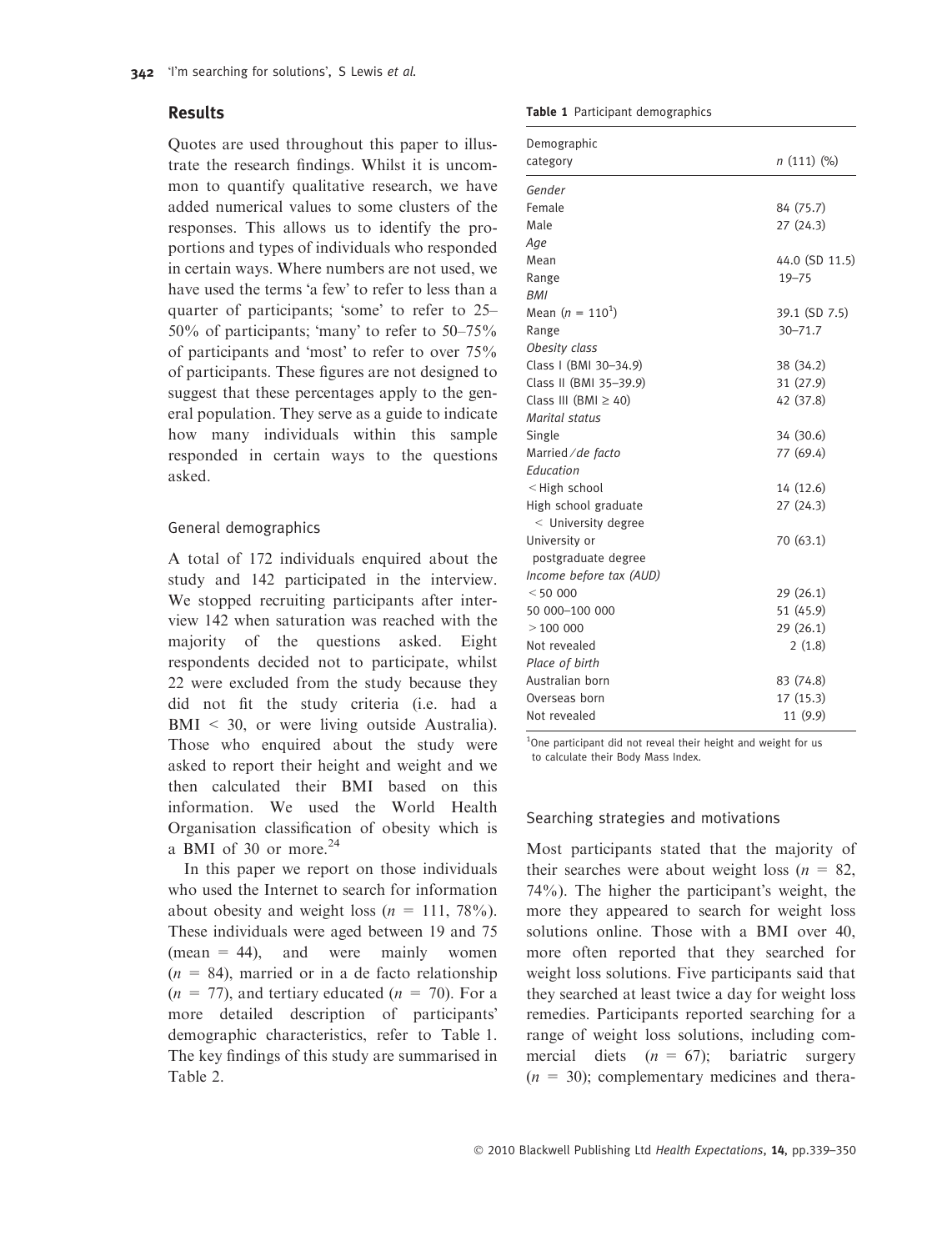How did participants use the Internet, and what did they search for?

- Most participants searched for information and strategies about how to lose weight, despite recognising that this was unhelpful for them in the long term
- Those who were severely obese were more likely to search for information about weight loss than those who were moderately obese

What motivates participants' online searching?

- Desperation; shame and self blame; advertisements about commercial and fad diets; and perceived lack of support from health professionals, were all strong drivers for participants seeking weight loss information and solutions
- Concerns about the health risks of obesity encouraged individuals to look for information about the negative health consequences of obesity, and ways to protect themselves from these consequences

• Lack of social acceptance and support, and fat stigma led individuals to look for online support groups

What are the outcomes of online searching for participants?

- Commercial and fad dieting websites negatively impacted on participants' self esteem and body image
- Participants often blamed themselves for not being able to successfully apply information from weight loss websites
- Information about the negative health consequences of obesity was often perceived as discouraging or unhelpful
- Non-dieting support groups positively impacted on participants' self esteem and their sense of social acceptance

pies  $(n = 6)$  and pharmaceutical medicines  $(n = 3)$ . Specific search terms included 'diet', 'dieting', 'weight loss', 'weight reduction', 'causes of obesity' 'lap banding', 'stomach stapling', 'liposuction' and pharmaceuticals such as 'Xenical<sup>"</sup>. Examples of the different types of websites most recently accessed by participants are included in Box 1.

The overriding motivation for searching for diets was that of 'desperation'. Many used this word specifically to describe why they regularly searched for weight loss solutions. However, many also stated that they felt shame and embarrassment at 'begging for help' on online forums. For example, one woman stated that she had written to the *Oprah Winfrey website 'to give* me some advice. That is how low I have stooped.' Some stated that they searched online rather than in the community because they felt so ashamed at how large they had become. Many blamed themselves for 'allowing myself to gain so much weight' and felt that they alone were responsible for finding a solution to their 'fatness<sup>2</sup>.

About half of all participants searched for specific types of websites after seeing promotions for particular diets in advertisements or magazine style programmes. Most of these participants stated that the claims of amazing weight loss in severely obese individuals encouraged them to search for specific types of diets.

Every diet plan I see on the telly [I'll] get on the website and look at that. Every time there's a new diet. It astounds me how many new ways there are to lose weight on telly! Everybody has a different plan. I get on the net constantly. (Female aged 47)

A quarter of participants searched for information about the health risks associated with their obesity  $(n = 28)$ . Some of these participants searched for information after being diagnosed with a weight-related issue such as Type II Diabetes or Cardiovascular Disease.

When I first was diagnosed with diabetes I tried to read up as much as I could online. (Female aged 74)

Some participants wanted to assess their chances of developing a serious illness (e.g. diabetes, heart problems, cancer and depression) as the result of their obesity. Whilst this may seem a positive first step for individuals wishing to improve their health and well-being, some commented that the results presented through these websites left them feeling disheartened and disempowered:

There's been a couple of sites where I've gone about the body mass indicator. One of them was rather upsetting because I was far too overweight for it to calculate. [Laughing] That made me feel really good. (Male aged 33)

Others ( $n = 30$ ) searched for information to 'educate' themselves about ways that they could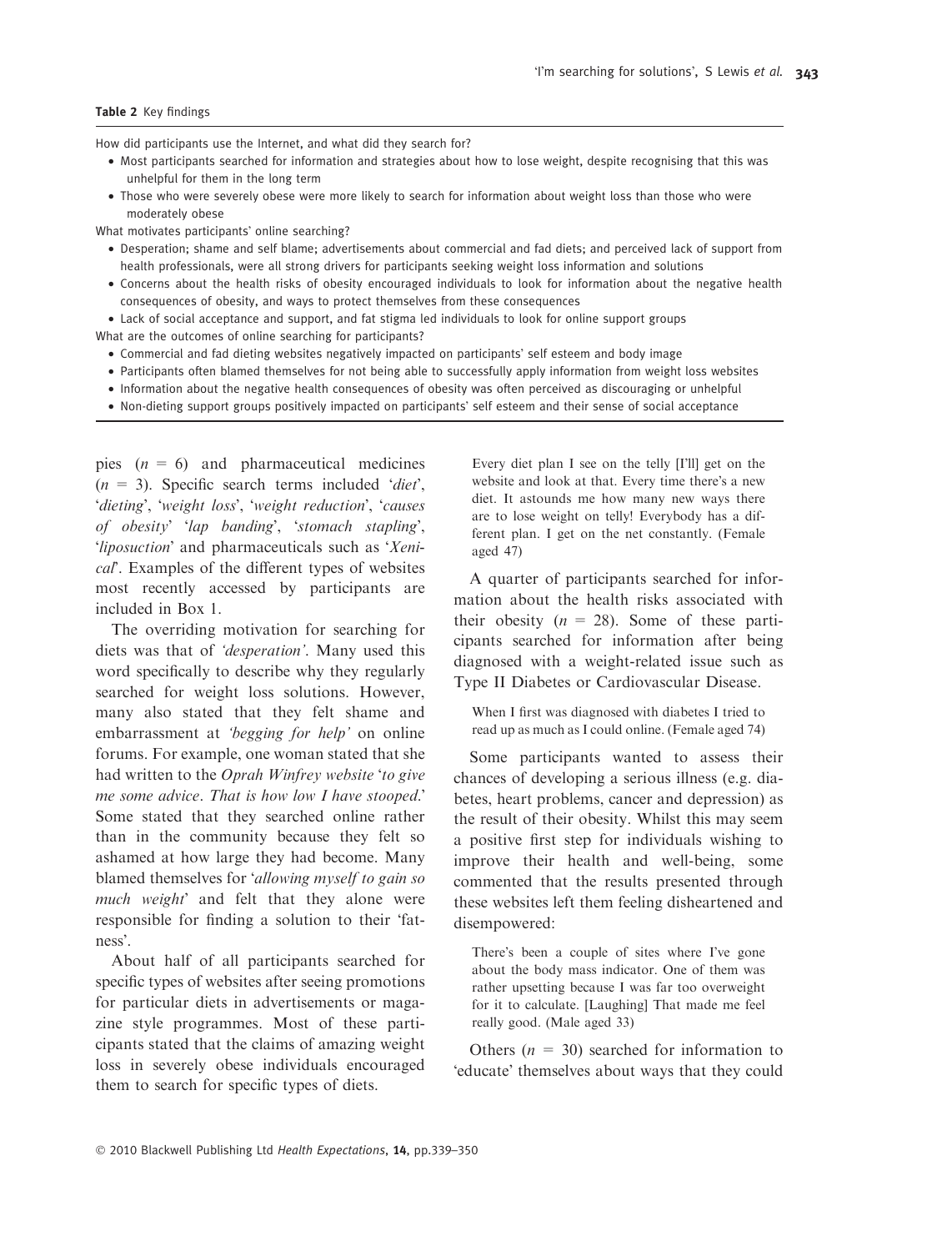| Description of website          | Website                           | URL address                                                      |
|---------------------------------|-----------------------------------|------------------------------------------------------------------|
| Dieting and                     | The Atkins Diet                   | http://www.atkins.com                                            |
| weight loss                     | Jenny Craig                       | http://www.jennycraig.com.au                                     |
| information,                    | Lite N Easy                       | http://www.liteneasy.com.au                                      |
| products                        | The Zone Diet                     | http://www.drsears.com                                           |
| (e.g. food diaries,             | Weight watchers                   | http://www.weightwatchers.com.au                                 |
| weight loss progress            | <b>TOWN</b>                       | http://www.townclubs.com.au                                      |
| charts, and                     | (take off weight naturally)       |                                                                  |
| calorie counters)               | CSIRO Total well being diet       | http://www.csiro.au/science/TWD.html                             |
| and services                    | The Biggest Loser Club            | http://www.thebiggestloser.com.au                                |
| (e.g. commercial                | Blackmores weight                 | http://www.beyondyourbest.blackmores.                            |
| diet companies).                | management                        | com.au/shape                                                     |
|                                 | Gutbusters                        | No longer accessible                                             |
|                                 | Health crusaders                  | http://www.healthcrusaders.com.au                                |
|                                 | Sue Stanley Health &<br>Wellbeing | https://www.suestanley.com.au                                    |
|                                 | The Lemon Detox Diet              | http://www.lemondetox.com.au                                     |
|                                 | The Soup Diet                     | http://www.kickstartdiet.com.au                                  |
|                                 | Dr Amanda 'connect                | http://www.dramandaonline.com                                    |
|                                 | with your body'                   |                                                                  |
|                                 | The Gabriel Method                | http://www.jongabriel.com.au/                                    |
|                                 | Dr Tickell - The Fat Club         | http://www.drjohntickell.com/site-wide/<br>all/fat-club-262.html |
|                                 | 3 Fat Chicks on a diet            | http://www.3fatchicks.com                                        |
|                                 | Losing weight for idiots          | http://www2.fatloss4idiots.com                                   |
|                                 | "The New Me" weight               | http://www.thenewme.com.au                                       |
|                                 | loss retreat                      |                                                                  |
|                                 | Calorie King                      | http://www.calorieking.com.au                                    |
|                                 | Cross Trainer                     | http://www.crosstrainer.com                                      |
|                                 | Skinnyr                           | http://www.skinnyr.com/                                          |
|                                 | Optifast                          | http://www.optifast.com.au                                       |
|                                 | Optislim                          | http://www.optislim.com.au                                       |
|                                 | Tony Ferguson                     | http://www.tonyferguson.com                                      |
|                                 | Trim meal                         | http://www.trimbodysystem.com.au                                 |
|                                 | replacements                      |                                                                  |
|                                 | Oprah Winfrey                     | http://www.oprah.com/                                            |
| Pharmaceutical<br>interventions | Xenical                           | http://www.xenical.com.au                                        |
| Clinics, surgeons, and          | Ozband                            | http://www.ozband.com                                            |
| information about               | Epworth Obesity Clinic site       | http://www.obesity.com.au                                        |
| obesity surgery.                | <b>Gastric Banding Surgery</b>    | http://www.lapband.com.au                                        |
| Medical and scientific          | American Medical                  | http://www.ama-assn.org                                          |
| websites related to             | Association                       |                                                                  |
| obesity and the                 | Diabetes Australia                | http://www.diabetesaustralia.com.au                              |
| health conditions               | Diabetes Victoria                 | http://www.diabetesvic.org.au                                    |
| associated with it.             | Cancer Council Australia          | http://www.cancer.org.au                                         |
|                                 | Polycystic Ovarian<br>Syndrome    | http://www.posaa.asn.au                                          |
|                                 | Association of Australia          |                                                                  |
|                                 | Practiva health                   | http://www.practivahealth.com                                    |
|                                 | The Heart Foundation              | http://www.heartfoundation.org.au                                |
|                                 | Mayo Clinic                       | http://www.mayoclinic.com                                        |

© 2010 Blackwell Publishing Ltd Health Expectations, 14, pp.339-350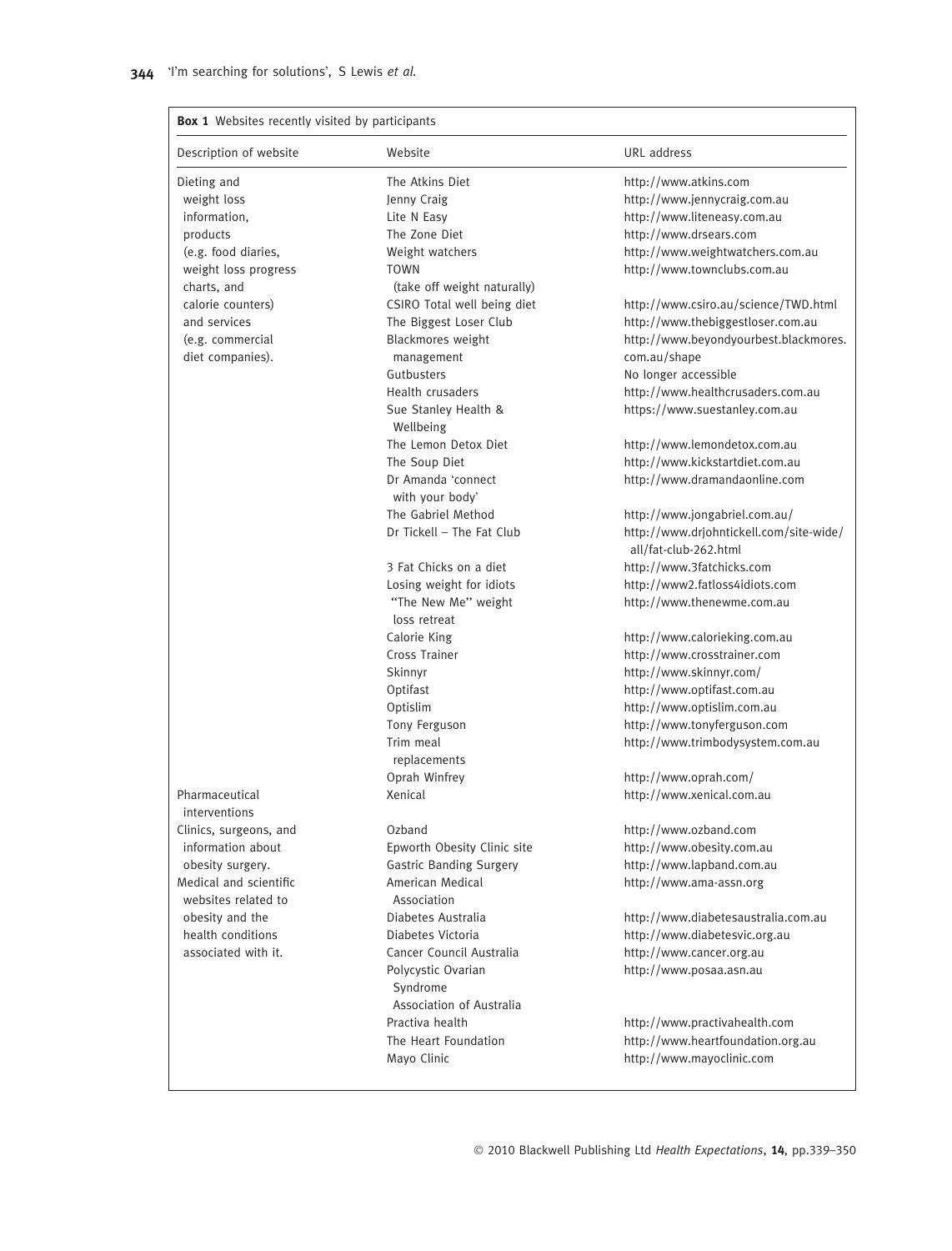| Description of website   | Website                                  | URL address                                                      |
|--------------------------|------------------------------------------|------------------------------------------------------------------|
|                          | If not dieting then what?                | http://www.ifnotdieting.com.au                                   |
|                          | The Lancet                               | http://www.thelancet.com                                         |
| Public health            | 10,000 steps                             | http://www.10000steps.org.au                                     |
| and other government     | ABC Health and Wellbeing                 | http://www.abc.net.au/health                                     |
| run websites relating to | <b>ACT Health</b>                        | http://www.health.act.gov.au/c/health                            |
| obesity, health and      | Better Health Channel                    | http://www.betterhealth.vic.gov.au                               |
| wellbeing.               | Go For Your Life                         | http://www.goforyourlife.vic.gov.au                              |
|                          | I Village - Your Total Health            | http://yourtotalhealth.ivillage.com/diet-fitness                 |
|                          | Monash Health and Wellbeing site         | http://www.adm.monash.edu.au/<br>community-services              |
|                          | <b>Revolution Health</b>                 | http://www.revolutionhealth.com                                  |
|                          | The Department of Health & Ageing        | http://www.health.gov.au                                         |
|                          | Victorian Department of Health           | http://www.health.vic.gov.au                                     |
|                          | Vic Health                               | http://www.vichealth.vic.gov.au                                  |
|                          | Wellbeing                                | http://www.wellbeing.com.au                                      |
| Weight loss              | Liquid diet discussion board             | http://www.liquiddietdiscussion.com                              |
| support groups.          | Tony Ferguson weight loss forum          | http://forum.tonyferguson.com                                    |
|                          | Yahoo Groups - Weight                    | http://au.messages.yahoo.com                                     |
|                          | Watchers Forum                           | /lifestyle/Yahoosupport group/                                   |
|                          | Yahoo Groups - Jewish Weight<br>Watchers | http://health.groups.yahoo.com/<br>group/Jewish_Weight_Watchers/ |
|                          | Yahoo Groups -                           | http://health.groups.yahoo.com/group/                            |
|                          | "Gold Coast Bandsters":                  | GoldCoastBandsters                                               |
|                          | Yahoo Groups -                           | http://au.messages.yahoo.com/lifestyle/lap-band/                 |
|                          | The Lap band Surgery Forum               |                                                                  |
|                          | Facebook lap banding groups              | http://www.facebook.com                                          |
| Fat acceptance           | Kate Harding's Shapely Prose             | http://kateharding.net                                           |
| websites and             | Fatosphere                               | http://www.fatosphere.blogspot.com                               |
| blogs.                   | <b>Junk Food Science</b>                 | http://www.junkfoodscience.blogspot.com                          |
|                          | Big Fat Blog $-$ The Fat                 | http://www.bigfatblog.com                                        |
|                          | Acceptance Weblog                        |                                                                  |
|                          | National Association                     | http://www.naafa.org                                             |
|                          | to advance Fat Acceptance                |                                                                  |

prevent or minimise the health risks of their obesity. These participants mainly searched for healthy recipes and ideas to increase their levels of physical activity:

I search the Internet for two things. One, educating myself about diet and health. Two, downloading some sports specific exercises. (Male aged 48)

About a quarter of participants searched for networks of acceptance and support  $(n = 25)$ . Most of these participants looked for places where they would feel socially accepted. This included how to improve their self esteem and sense of self worth:

How does one hold their head up and not be ashamed to admit that they are obese? This is what I type into Google. (Female aged 41)

Nine women regularly visited the 'Fatosphere' to share their experiences with other 'fat' individuals:

I look at websites about 'health at every size' and the bloggers who write about fat acceptance. One site that really stood out for me was Shapely Prose, kate.harding.com, that's sort of the epicentre of a bunch of good blogs. (Female aged 36)

A few participants searched for reassurance that their size would not affect their relation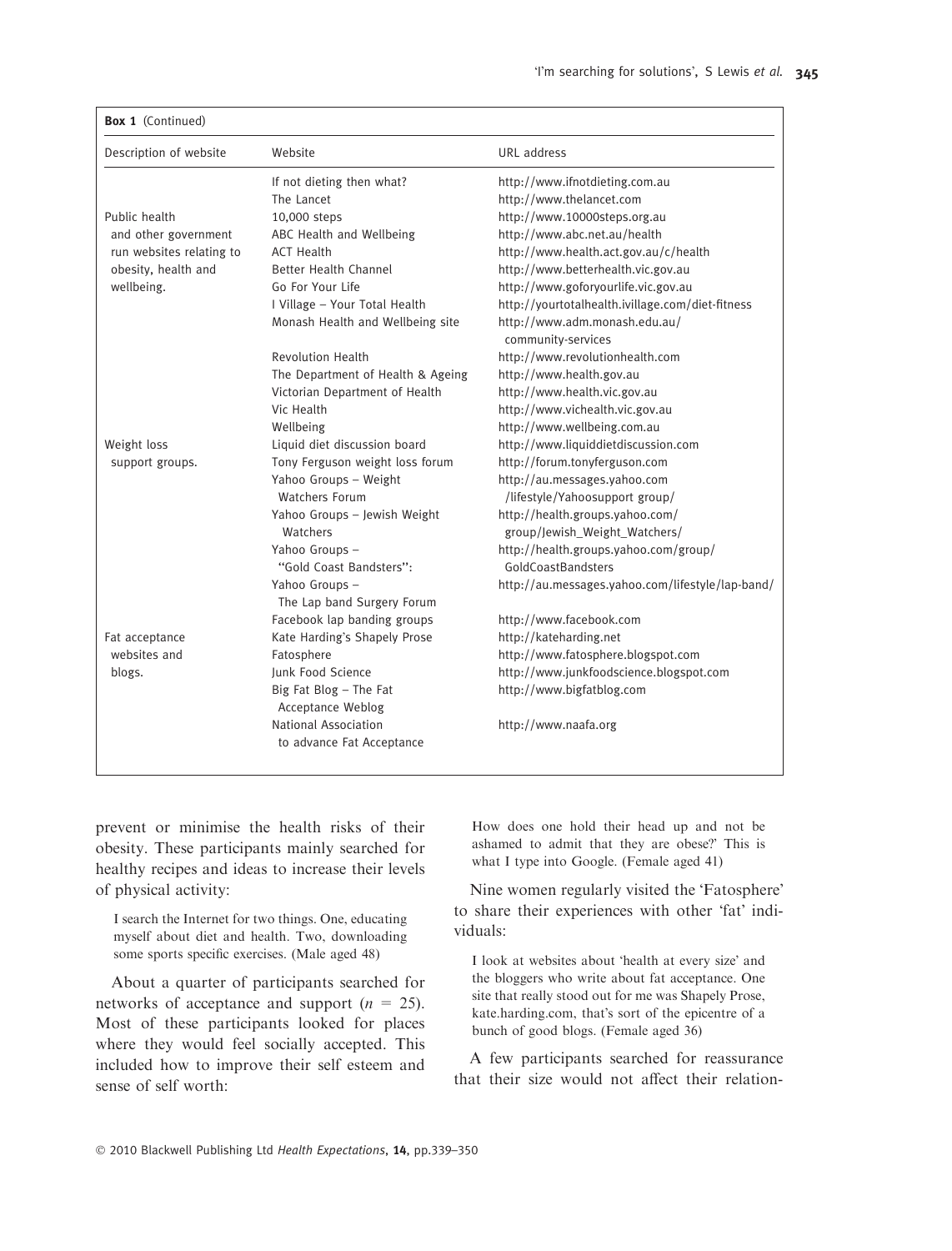ships or social opportunities. For example, one woman searched for websites featuring images of fat women posted by their partners or husbands, because she wanted to understand how men *'could actually find fat women attractive*'. Another, Googled *'how men prefer their women*' for reassurance that men prefer 'healthy women rather than skinny women'.

A final group of participants searched for online support when they felt disengaged from their health-care providers. One participant stated that the Internet had become his only source of support and advice when his doctor told him, 'there's not much more I can do for you'.

How then did individuals interact with these websites?

## Interactions and interpretations

Most of the websites participants visited were based on paid commercial diets. These included well-recognised commercial diet programmes (e.g. Weight Watchers and Jenny Craig); personal dieting websites (e.g. Three Fat Chicks on a Diet); online diet plans (e.g. The Biggest Loser); 'fad' diets (e.g. The Soup Diet and the Lemon Detox Diet); meal replacements (e.g. Optislim and Optifast); calorie counters (e.g. Calorie King) and dieting advice (e.g. Losing Weight For Idiots). Many of the participants who visited these websites described them as 'informative' and 'motivational'. These websites appeared to identify with people's lifelong struggle with their weight and offered them support and understanding with catchphrases such as 'we can help you'; 'we understand you'; 'it's not your fault' and personal 'success' stories, testimonials, celebrity endorsements, support forums and help lines.

About half of participants stated that they purchased subscriptions to the websites as well as additional products (such as calorie counters, food diaries, diet books and pharmaceutical medications). Participants often described 'diet *hopping* online – that is constantly jumping from one diet to another. Others stated that they had simultaneous paid subscriptions to dieting sites:

I belonged to an Internet weight loss group Health Crusaders. Then I was in Calorie King for years and years. And you pay money to belong to Calorie King and Health Crusaders. The Madal Bal [diet] I got from the Internet, oh and the soup diet I got from the Internet too. (Female aged 55)

A small number of participants stated that access to 'hundreds' of fad diets and an overwhelming amount of information was unhelpful for them. Participants stated that they never had to feel committed or accountable to a particular strategy or diet plan because they could constantly change diets:

What I am doing, seems to be having some effect. If it doesn't seem to be working anymore, or I don't feel comfortable with it anymore, or I think I need a boost, I might consider something else. (Female aged 42)

Some stated that whilst they knew that there was more helpful information than fad diets online, they were still drawn back to the promises of the commercial diet industry:

I was on a government website to work out my BMI. And I got an ad off to the side, 'Dr Amanda online' or something. She's some weight loss guru lady you know. They often come up if you are looking for something else. So I had a little click on it just to see what was there  $- I$  couldn't help myself. (Female aged 45)

Whilst participants doubted these diets would have any long-term impact on their health and well-being they still held out hope that one would eventually work for them. Many participants said that they knew their involvement in commercial diet websites would make them feel worse about themselves and their bodies. Some stated they made them feel 'depressed', 'guilty' and a 'failure':

I quite often get on the Internet and look at weight watcher websites. I always read [about] the people who are my size and their personal stories. But then I feel depressed. It puts the guilts up you. Like I should go 'she did it, perhaps I can do it'. (Female aged 48)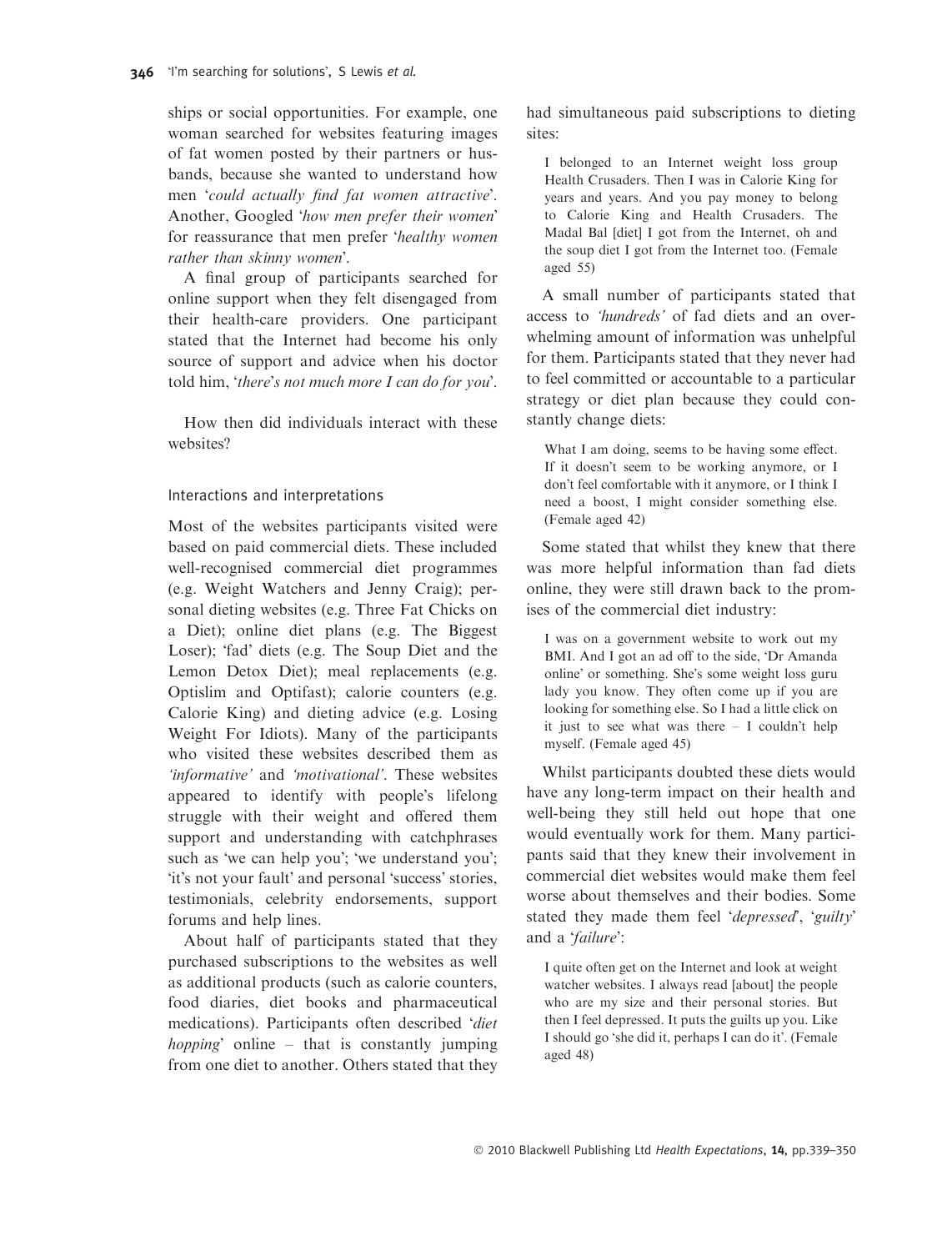But participants still regularly visited the websites. Some described that they felt it was better to feel connected to something, even if unhelpful, than nothing at all:

I felt they were lying. It's a con job. But I still stayed a member [laughing]. (Male aged 54)

Rather than blaming the website for inaccurate or misleading information, most blamed themselves for not being able to apply the information they had gained from these dieting websites:

Ive got a lot of dieting knowledge from the Internet, but I don't put it into action. That's my problem. It's just making that next step and actually doing something about it that's hard. (Female aged 37)

Non-dieting support groups appeared to have a much more positive impact on participants lives. Participants spoke particularly positively about online support groups and forums where they could share common experiences and having places where they could 'vent' about the way society viewed obese individuals:

Absolutely there is a lack of support. I get the support I need from people online. That's the only support I'm getting in some cases. (Female aged 43)

Many commented these websites created safe spaces in which they were allowed to 'be myself' and 'be accepted for who I am' The websites that had the most impact on participants were those in the 'Fatosphere'. Whilst the websites often banned talk about dieting and weight loss, they created a sense of solidarity and support for participants:

The Fat Acceptance Movement is big on the Internet. It encourages just accepting who you are. That fat people don't deserve to be discriminated against anymore than anyone else does. (Female aged 34)

It's not about trying to lose weight. [It's about] being the healthiest you can be at the size you are now, the idea that one can be active at one's present size – start living your life now, not living your life thinking that I'll do this when I'm 60 kilos. (Female aged 37)

Participants commented that the support that they felt from this online community, and the mere absence of stigma and discussions about weight, led them to feel better about themselves, and more confident and accepted. As such, they felt more able to engage in activities that they previously would have considered embarrassing or emotionally daunting (e.g. physical activity). They also reported improved mental health, selfesteem and resilience to the stigma that they experienced in the wider community:

I access fat blogs in what's known as the 'Fatosphere'. It provides some of the counter cultural stuff on obesity. Perceiving your body positively does affect your self-esteem positively. Perceiving your body negatively plummets your self-esteem. I mean I used to hate my body and my self-esteem was on the floor. Choosing not to buy into that and choosing to perceive your body differently has positively affected my self-esteem. (Female aged 37)

# **Discussion**

This study investigated the ways in which a group of obese individuals reported interacting with online information and support about obesity. Two key findings emerged.

1. Individuals repeatedly searched online for weight loss information in a desperate attempt to find a solution to their overweight. However, the information they found was unhelpful in helping them to achieve long-term sustainable approaches to improving their health and well-being.

Most participants' search for weight loss solutions was constant, ongoing, and at times characterised by desperation. Some of the time, this searching was 'reactive' and was influenced by news reporting, advertising or advice from health professionals. Most of time searching was 'proactive' and motivated by individuals' health concerns and fears, stigma and dissatisfaction with their weight. Whilst participants thought they were accessing information that would be helpful, most of the time they turned to 'quick fix' approaches to lose weight fast and to kick start their efforts to improve their health and well-being. Yet, in doing so, they turned to many of the same unhelpful fad weight loss solutions available to them within the community.<sup>25</sup>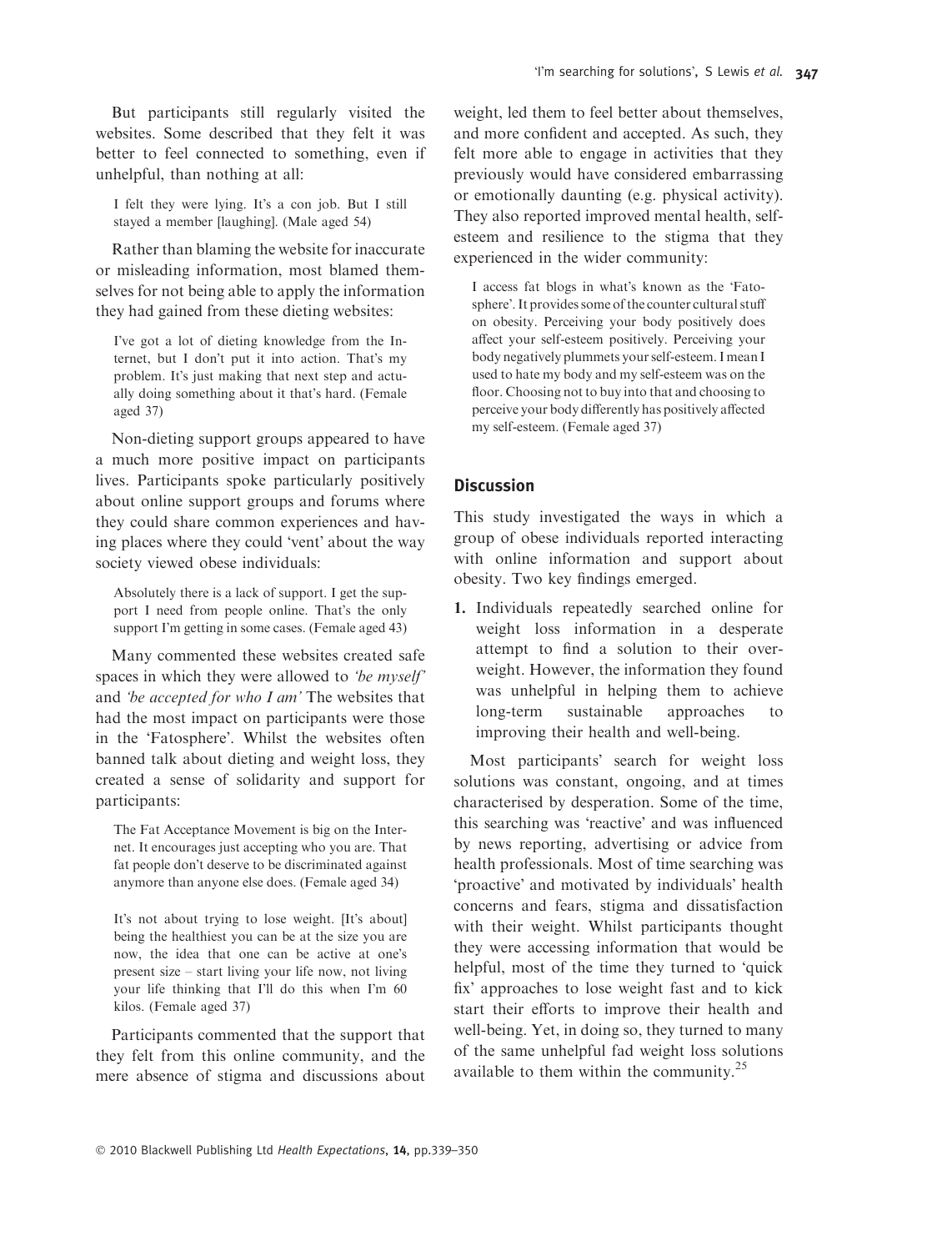There may be many different explanations for why individuals who recognise that commercial diets may be unhelpful for them, still look for and engage with them. Firstly is a lack of help and support, or 'road map' at the community level for individuals. For example, in tobacco prevention, messages about quitting smoking were given for many years, before a trained group of health professionals was available to counsel and support smokers. We still do not have those supports available for obese individuals. Individuals in this study recognised that commercial dieting was not going to help them to achieve weight loss in the long term, but felt that they should be doing something rather than nothing. Secondly is the stigma attached to weight, and the feeling of self-blame and personal responsibility that individuals felt for solving a 'weight problem' that they believed was their fault. Thirdly are the seductive promises made by the weight loss industry about what individuals can achieve on their particular brand of diet in a short period of time.<sup>26</sup> For individuals who have spent a lifetime believing that the only solution to weight loss is dieting, the belief that this time the diet might just work for them may be difficult to shift, especially if there are little other options for individuals to explore.<sup>4</sup>

Desperation to find a solution to their overweight leads obese individuals to be extremely vulnerable to exploitation. Concerns have been raised about the claims made about industry websites promoting bariatric surgery and pharmaceutical medications for obesity.27,28 Studies show that websites that market bariatric surgery, pharmaceuticals and weight loss supplements to consumers may not disclose information about the risks and costs of their products.<sup>15,28</sup> This raises important questions for government, health professionals and community groups about how to combat and regulate the seductive claims and promises made by the weight loss industry and how to connect individuals to websites that provide realistic sustainable alternatives to commercial diets. Obese individuals must be involved in the development of such sites so that they resonate with their experiences, needs and abilities.

2. Participants had a strong desire to connect with a community of others to share experiences, for support and accurate health information.

Like other health groups with stigmatised conditions, online support groups and networks were an important space for obese individuals to have their say about their health experiences and to connect to others with similar experiences.<sup>29-</sup> <sup>31</sup> Participants reported searching for places where they would find acceptance, reassurance and friendship. However, support groups took two very opposite forms – online dieting groups and the fat acceptance movement. Whilst online dieting groups took individuals down similar paths as described in point one above, the fat acceptance movement had a very interesting effect on individuals' health and well-being.

Participants stated that the 'Fatosphere' provided a place where they felt empowered, supported, liked and accepted.<sup>32,33</sup> It provided an alternative to weight loss websites, and the dominant rhetorics surrounding obesity. This was in marked contrast to their experiences in the 'real world' which were characterised by stigmatising experiences, isolation and shame. $2,18$ Whilst this may be so, the 'Fatosphere' may be inherently unhelpful by promoting misinformation (for example that there is no evidence to support links between obesity and negative health outcomes) and body acceptance.

Again this raises important questions about the development of online peer support groups for obese individuals. Whilst it is clear that they are needed, there is a lack of understanding about what form they should take. Whilst we are not suggesting that the fat acceptance movement is the only way to proceed in supporting individuals, the underlying concepts associated with this movement appear to have a positive impact on some individuals' mental health and their self-reported ability to then engage in healthy lifestyle activities. Further research and consultation with obese individuals will be important in developing safe spaces for support and acceptance, which reinforce concepts of health and well-being, rather than weight loss.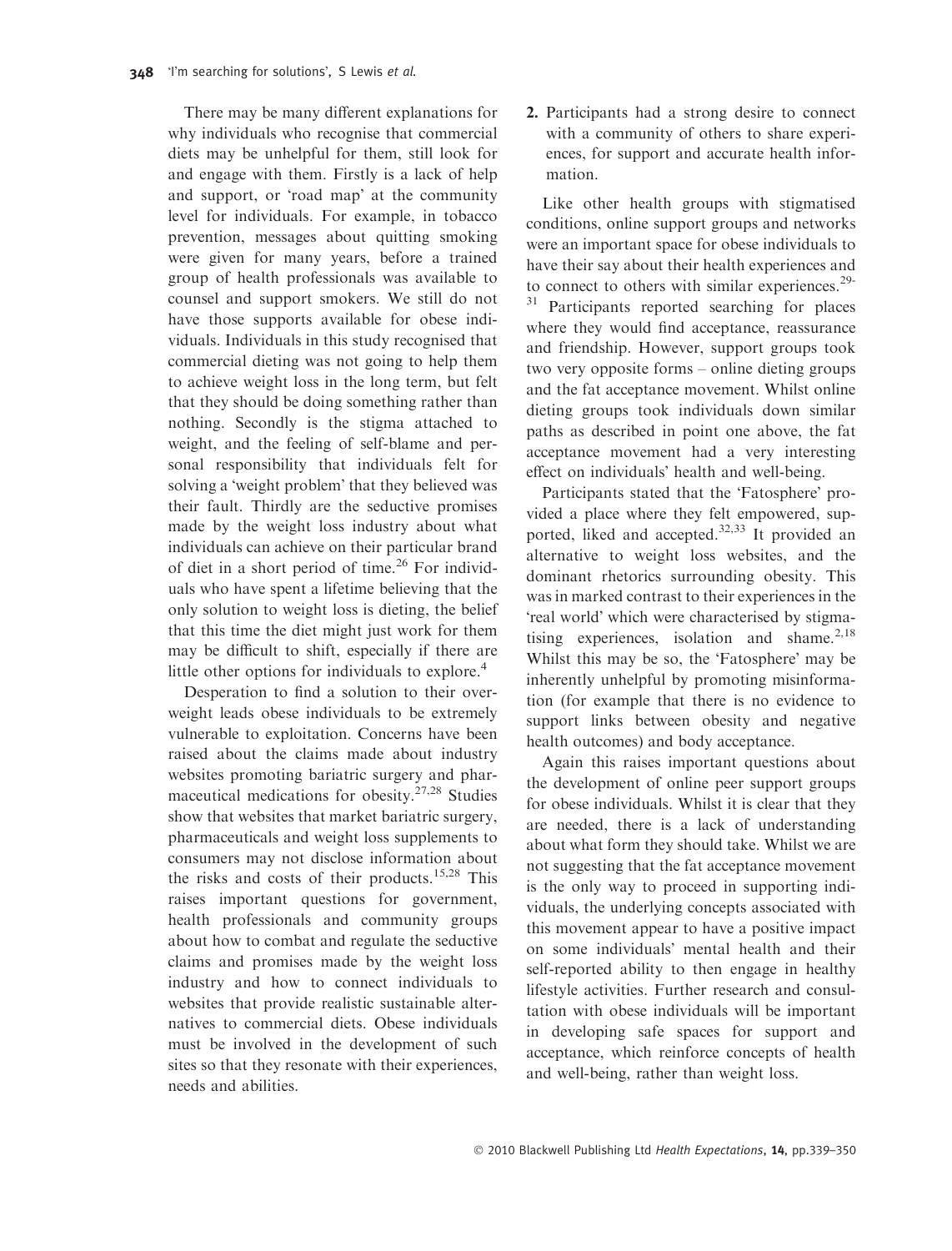## Limitations

Firstly, despite attempts to recruit a community sample, this study attracted more women than men, and those from higher socio-economic groupings. As such, generalising the findings of this study to the broader population may be limited. This study used, amongst others, online recruitment methods, which may have contributed to a higher proportion of Internet users, compared with the general population. Secondly, we know very little about the types of individuals who enrol in these sorts of qualitative studies. It may have been that individuals who enrolled in this study were more actively aware of their weight and were more actively engaged in weight loss solutions. Thirdly, our study was of obese individuals. As such, we were unable to explore how the Internet may have positively helped individuals to lose weight – and keep it off. Finally, in qualitative research, analysis is based on the researchers' interpretations of what the data means and may be interpreted differently by those with different disciplinary and theoretical approaches.

# Conclusions

Obese individuals are desperate to find solutions to their overweight and to find places of support and acceptance in a highly stigmatising world. Whilst the Internet provides an important source of support and information about obesity for obese individuals that they may not be able to access from other community-based sources, unfortunately, individuals are vulnerable to the claims of a myriad of websites offering quick fix weight loss solutions. In the short term, it is unlikely that government will regulate the claims made on these websites. However, understanding the experiences of obese individuals may help us to better tailor online supports that not only resonate with their unique needs, but also provide safe spaces for them to improve their health and well-being. Consumer-driven online networks may be important in responding to the needs and health and social experiences of obese individuals. In providing supportive environments for obese individuals on the Internet, Government and community organisations could draw upon some of the lessons learned in other consumer driven online spaces – such as the Fatosphere.

## Acknowledgements

This study was funded by an Australian Research Council Discovery Grant (Grant Number DP0878805). We are immensely grateful to the individuals who shared their thoughts and experiences with us. Thank you to Dr Asuntha Karunaratne who worked as a research assistant on this study and Dr Kate Holland who provided comments on earlier drafts of this manuscript. We would also like to thank the reviewers for their very helpful comments and suggestions to improve this paper.

## References

- 1 Thomas S, Hyde J, Karunaratne A, Herbert D, Komesaroff P. Being 'fat' in today's world: a qualitative study of the lived experiences of people with obesity in Australia. Health Expectations., 2008; 11: 321–330.
- 2 Thomas S, Karunaratne A, Castle D et al. 'Just bloody fat!': a qualitative study of body image, selfesteem and coping in obese adults. International Journal of Mental Health Promotion, 2010; 12: 39– 49.
- 3 Puhl RM, Heuer CA. The stigma of obesity: a review and update. Obesity, 2009; 17: 941–964.
- 4 Murray S. The 'Fat' Female Body. London: Palgrave Macmillan, 2008.
- 5 Thomas S, Hyde J, Karunaratne A, Kausman R, Komesaroff P. ''They all work...when you stick to them'': a qualitative investigation of dieting, weight loss, and physical exercise in obese individuals. Nutrition Journal, 2008; 7: 34.
- 6 Schwartz MB, Chambliss HO, Brownell KD, Blair SN, Billington C. Weight bias among health professionals specializing in obesity. Obesity Research., 2003; 11: 1033–1039.
- 7 Gallagher S, Doherty DT. Searching for health information online: characteristics of online health seekers. Journal of Evidence-based Medicine, 2009; 2: 99–106.
- 8 Berger M, Wagner TH, Baker LC. Internet use and stigmatized illness. Social Science and Medicine., 2005; 61: 1821–1827.